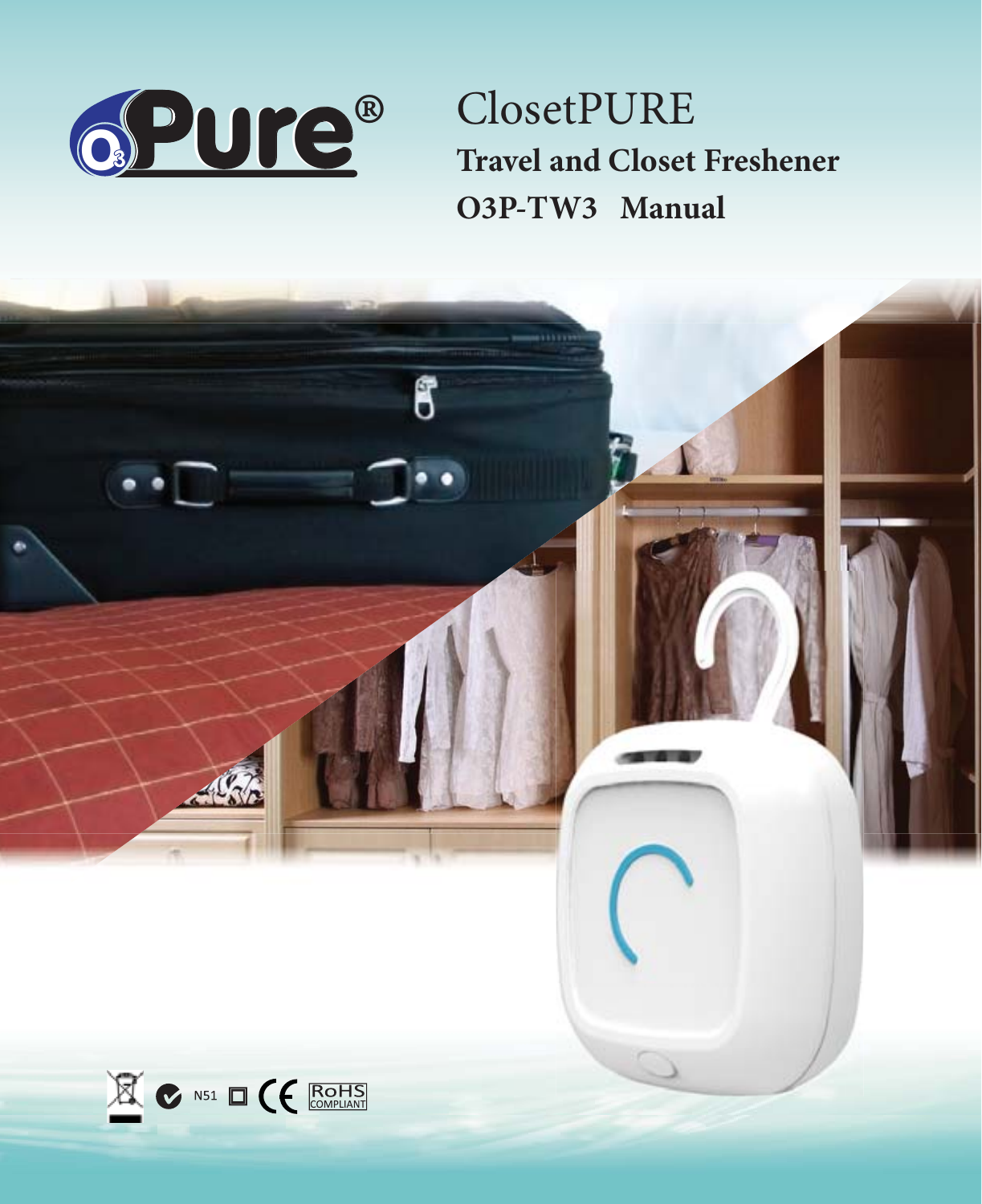

# ClosetPURE DEODORIZER & FRESHENER

Congratulations on your purchase of the O3PURE® portable **ClosetPURE**. Functional both at home and while traveling, the **ClosetPURE** utilizes ionic technology to generate both anions and ozone (O3). Your compact ClosetPURE Ozonizer is great for deodorizing and purifying storage containers, boxes, cabinets, small refrigerators, wardrobes and of course closets.

 **To view more O3PURE products visit www.o3pure.com.**

#### **Features:**

- Neutralizes stale, musty and foul odors in refrigerators, bathrooms, cars and closets.
- Extends shelf life of produce in refrigerators by combating mold, bacteria and neutralizing ethylene gas.
- Built–in micro CPU intelligently controls the operation cycle.
- Performs up to 90 days on 3 AAA batteries.
- No costly filters to replace.

## **Specifications:**

| <b>Model Number:</b>  | $O3P-TW3$                              |  |
|-----------------------|----------------------------------------|--|
| <b>Rated Voltage:</b> | DC 4.5V 3 AAA batteries (Not included) |  |
| Power:                | $0.5$ watts                            |  |
| Ozone density:        | $\sim$ 4.0ppm range <250L              |  |
| Product WT:           | 0.16KG                                 |  |
| <b>Anion Output:</b>  | 3 million/cm3                          |  |
| Warranty:             | 1 year Limited Manufacturer Warranty   |  |
|                       |                                        |  |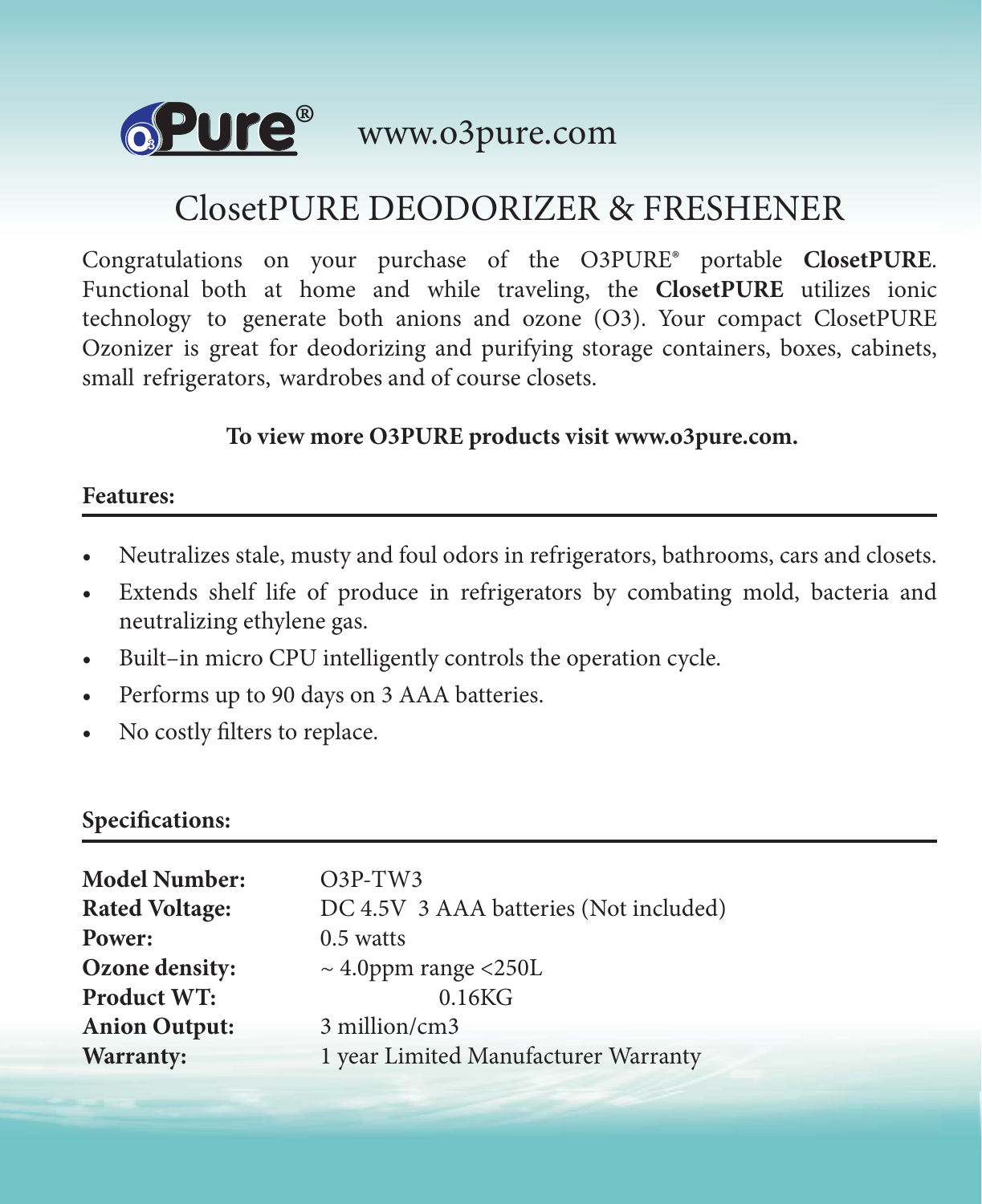# Operating Instructions:

- 1. Remove the battery cover on the back of the unit. Install 3 AAA 1.5V high-quality alkaline or rechargeable batteries (sold separately) according to the proper polarity and close the battery cover.
- 2. Press the POWER button once. You may hear a light hissing sound and the blue LED power indicator will light up. The ClosetPURE will work continuously for the first 30 minutes. Then the unit will cycle to standby mode and run for 1.5 minutes every one hour. While in standby mode, the LED indicator will flash every 2.5 seconds.
- 3. When red LED power indicator illuminates this means batteries are low.
- 4. Press the POWER button again to turn off the unit.

### **Caution**

- 1. Avoid breathing ozone directly through the top of the unit's vent.
- 2. Do not attempt to open or repair this unit.
- 3. Remove the batteries if the unit is not in use. The batteries may corrode when the power is not turned on for an extended period of time.
- 4. Do not operate the unit in areas where flammable or combustible products or vapors may be present.
- 5. Keep the unit away from water.
- 6. Do not drop or hit unit to avoid any interior damage.